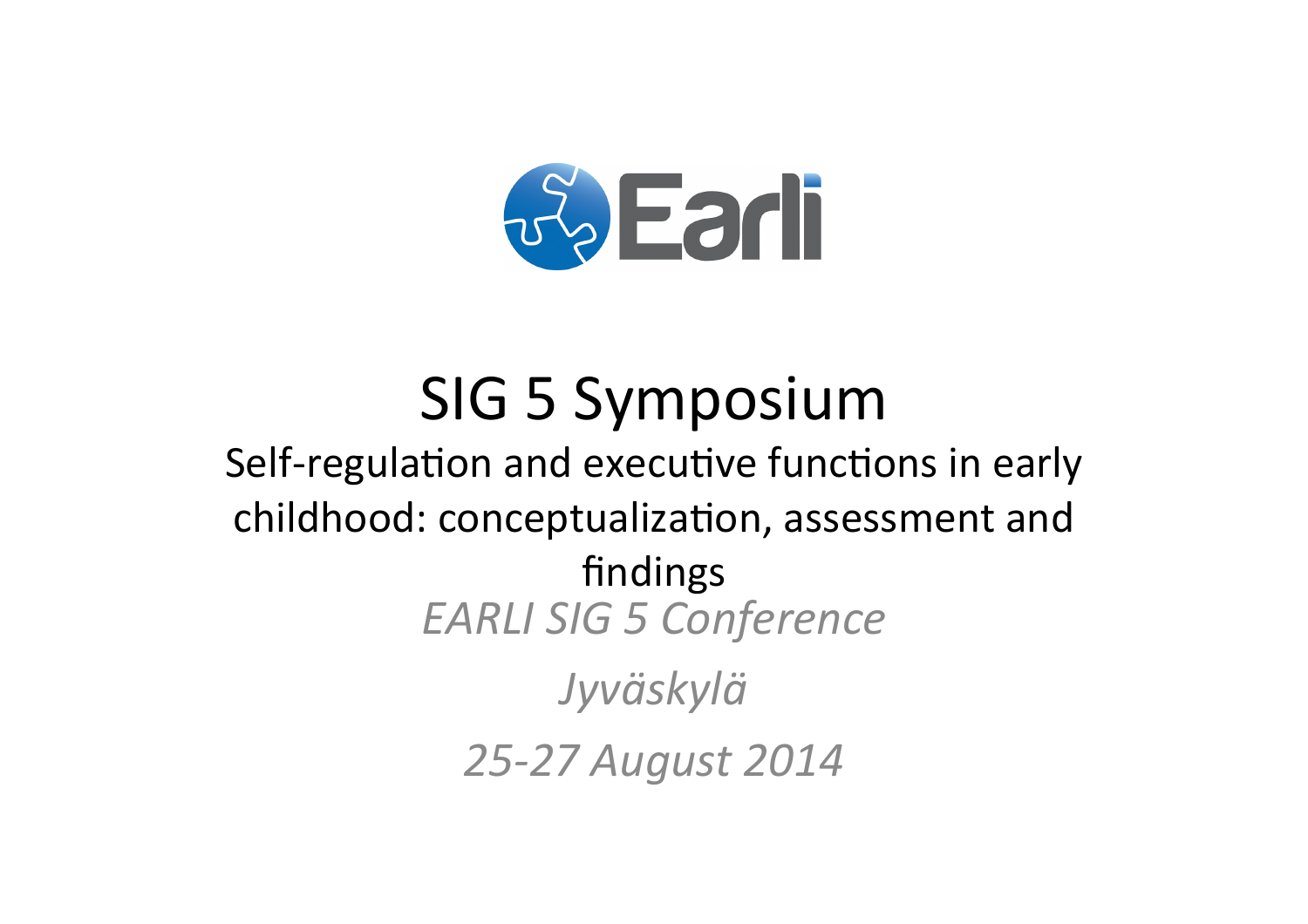# Self-regulation and executive functions in early childhood: conceptualization, assessment and findings

Organizer: Pauline Slot, Utrecht University, The Netherlands Chair: Paul Leseman, Utrecht University, The Netherlands Discussant: Frederick J. Morrison, University of Michigan, USA

#### **Integrative Statement:**

Despite the wide consensus on the critical importance of optimal development of executive functions and selfregulation in early childhood, there is still a lack of conceptual clarity regarding these constructs and, related to that, a lack of consistency of assessment methods across studies. Several issues stand out. Does EF in young children show the same three-factor structure found in older children and adults? How do testbased measures of EF relate to children's observable self-regulation in actual (classroom) contexts? Can 'cool' and 'hot' executive functions be reliably distinguished in young children, how are they interrelated and how do they interact in the actual classroom context? The present symposium addresses these issues. Vandenbroucke et al. present the results of a study examining the structure of executive functions in 5- to 6-year-olds in Flanders, Belgium. Cadima et al. present findings of a study into the distinction in cool and hot executive functions in a Portuguese sample of preschoolers. Van Ravenswaaij et al. present the results of an in-depth microgenetic study of the coping strategies that Dutch 2- and 3-year-olds employ to deal with delay-of-gratification tasks. Finally, Slot et al. present the outcomes of an observation study in Dutch day care and preschool classrooms with 2- to 4- year-olds addressing the question how children put their executive functions and self-regulation into practice.

**Keywords:** Executive function; Self-regulation; Assessment